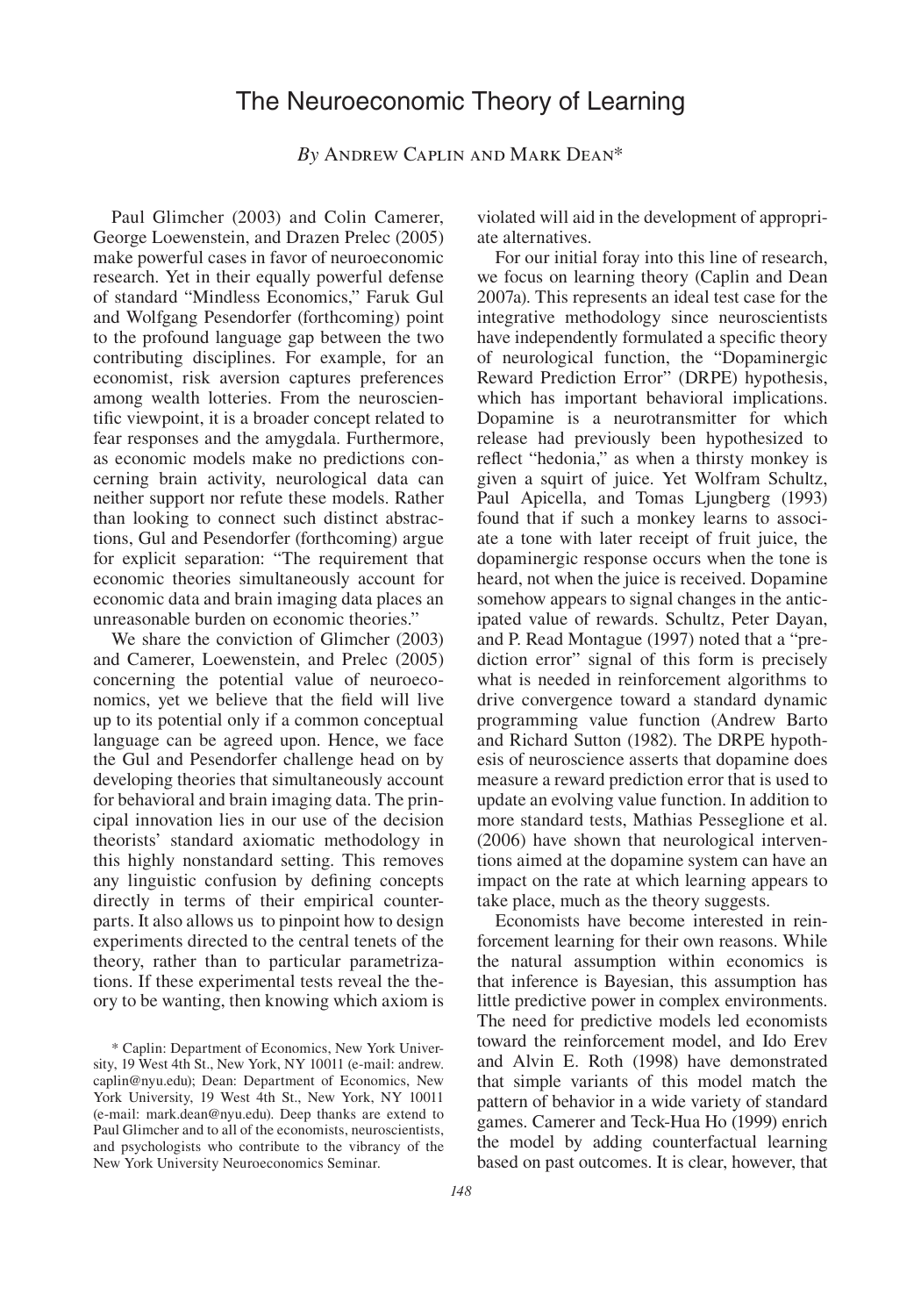these simple "history-based" models will match behavior only in relatively stable environments. We believe that neuroscientific research has the potential to suggest next steps in modeling learning in more complex environments. Indeed, Anthony Dickinson and Bernard W. Balleine (2002) have begun to uncover evidence suggesting that dopaminergic reinforcement is but one of several neurological modules related to learning.

Unfortunately there is a profound language barrier that largely prevents economists from embracing the growing neuroscientific evidence on learning. In economics, concepts such as utility and reward are inferred from observed choices, while neuroscientists interpret them in relation to intuitions concerning the flow of experience (e.g., a squirt of juice is assumed to be rewarding to a thirsty monkey). In fact, many neuroscientific tests of the DRPE hypothesis take the perspective of "classical" or "Pavlovian" conditioning in which choice plays no role, rendering economic interpretation impossible. As with risk aversion, the fact that economic and psychological concepts have identical names does not imply identical interpretations.

Caplin and Dean (2007b) take an axiomatic perspective on the DRPE hypothesis and characterize its empirical implications for a data tape with combined information on choice and dopaminergic activity. If the data do not obey our axioms, then the DRPE model is fundamentally wrong, not merely misspecified. Our approach allows us to identify and rectify a problem in current quantitative tests of the DRPE hypothesis. In these tests, it is typical to treat neurologically measured dopaminergic signals as defined only up to linear transformations, with a quantitatively larger dopaminergic response identifying a larger reward difference. We pinpoint the somewhat harsh assumptions that are needed to justify this conclusion. Our central result justifies only an ordinal version of the DRPE hypothesis in which reward differences are ill-defined, just as marginal utility is ill-defined in ordinal characterizations. We strengthen the assumptions as required to justify use of dopamine as a measuring rod for differences in reward.

### **I. Basic Propositions**

We develop the DRPE hypothesis for a case in which probabilities are objective and

dopaminergic responses derive from realizations of specific lotteries over final prizes. An advantage of this simple lottery-outcome framework is that it avoids tying our formulation to a particular model of learning. We consider a setting in which the agent is either endowed with or chooses a specific lottery from which a prize is realized. We observe any initial act of choice among lotteries and the dopaminergic response when the prize is realized. Definition 1 lays out the various prize and lottery sets studied in the model as well as our idealized measure of the dopamine response rate.

Definition 1: *The set of prizes is a compact metric space Z* with generic element  $z \in Z$ *. The set of all simple lotteries over Z is denoted*   $\Lambda$ *, with generic element*  $p \in \Lambda$ *. We define*  $e<sub>z</sub> \in \Lambda$  *as the degenerate lottery that assigns probability 1 to prize*  $z \in Z$  *and the set*  $\Lambda(z)$ *to comprise all lotteries with prize z in their support,*

$$
(1) \qquad \Lambda(z) \equiv \{ p \in \Lambda | p_z > 0 \} \subset \Lambda.
$$

*The function*  $\delta : M \to \mathbb{R}$  *identifies the idealized dopamine response function (DRF), where M comprises all pairs*  $(z, p)$  *with*  $z \in \mathbb{Z}$  *and*  $p \in \mathbb{Z}$  $\Lambda(z)$ .

The dopaminergic reward prediction error hypothesis hinges on the existence of a function defining the "expected" and the "experienced" reward associated with receipt of each possible prize from any given lottery. Under the assumption that the expected reward of a degenerate lottery is equal to the experienced reward of that prize, what we are looking for is a dopaminergic reward function  $r : \Lambda \to \mathbb{R}$ which defines both the expected reward associated with each lottery and the experienced reward associated with each prize. A basic assumption is that this reward function contains all the information that determines dopamine release.

DEFINITION 2: *A function*  $r : \Lambda \to \mathbb{R}$  *fully summarizes a DRF*  $\delta$  :  $M \rightarrow \mathbb{R}$ *, if there exists a function*  $E: r(Z) \times r(\Lambda) \rightarrow \mathbb{R}$  *such that, given*  $(z, p) \in M$ ,

$$
(2) \qquad \delta(z,p) = E(r(e_z),r(p)),
$$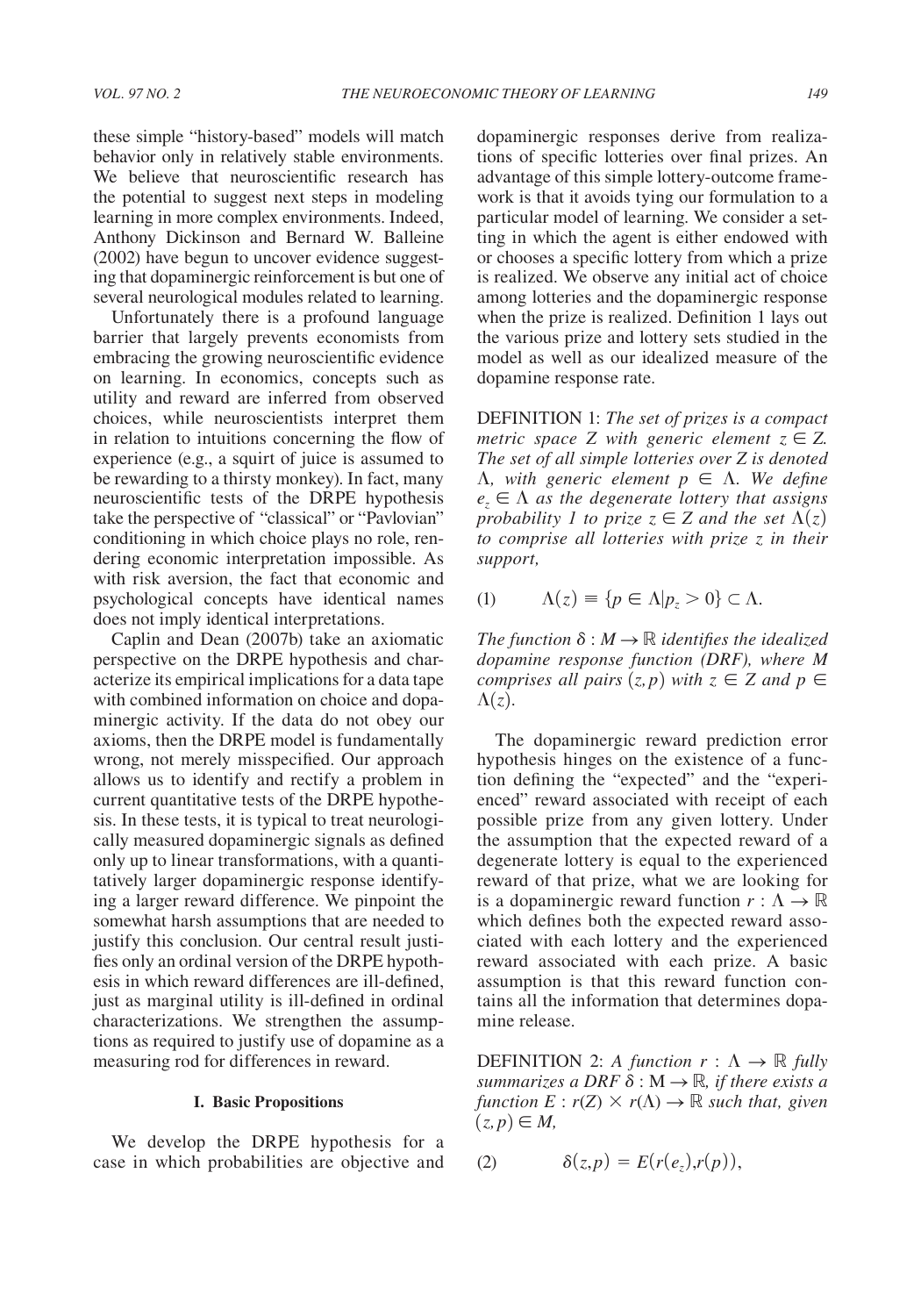*where*  $r(Z)$  *comprises all values*  $r(e_z)$  *across degenerate lotteries, and*  $r(\Lambda)$  *identifies the range across all lotteries. In this case, we say that r and E represent the DRF.*

A DRPE representation rests not only on the ability to use reward computations to understand all dopaminergic responses, but also on these responses having appropriate order properties. Intuitively, the dopaminergic response should be strictly higher for a more rewarding prize than it is for a less rewarding prize, and from a less rewarding lottery than from a more rewarding lottery. In addition to depending on the existence of an appropriate reward function, the DRPE hypothesis rests on the assumption that, if expectations are met, the dopaminergic response does not depend on what was expected. We say that a DRF admits a reward prediction error representation if we can find *r* and *E* functions that satisfy all three conditions.

DEFINITION 3: *Functions r and E*, which rep*resent a DRF*, *respect dopaminergic dominance if E is strictly increasing in its first argument and strictly decreasing in its second argument. They satisfy no surprise constancy if*   $E(x,x) = E(y,y)$  for all  $x, y \in r(Z)$ .

DEFINITION 4: *A DRF*  $\delta$  : **M**  $\rightarrow \mathbb{R}$  *admits a dopaminergic reward prediction error (DRPE) representation if there exists functions*  $r : \Lambda \rightarrow$  $\mathbb{R}$  and  $E: r(Z) \times r(\Lambda) \rightarrow \mathbb{R}$ , which (i) represent *the DRF; (ii) respect dopaminergic dominance; and (iii) satisfy no surprise constancy.*

It is clear from the definition that if  $r : \Lambda \to \mathbb{R}$ forms part of a DRPE representation of a DRF  $\delta : M \to \mathbb{R}$ , then so does any function  $r^* : \Lambda \to \mathbb{R}$ that is a strictly increasing monotone transform of *r*. Hence, this representation does not allow one to treat dopamine as an invariant measure of reward differences. We develop an additive representation that embodies the minimum requirement for using dopaminergic response to animate the notion of reward differences. We also develop an expected reward representation that is entirely analogous to the expected utility representation from choice theory.

DEFINITION 5: *A DRF*  $\delta$  : **M**  $\rightarrow \mathbb{R}$  *admits a dopaminergic additive reward prediction error*  *(DARPE) representation if there exists a function*  $r : \Lambda \rightarrow \mathbb{R}$  *and a strictly increasing function*  $G: r(Z) - r(\Lambda) \rightarrow \mathbb{R}$ , such that, given  $(z, p) \in M$ ,

$$
(3) \qquad \delta(z,p) = G(r(e_z) - r(p)),
$$

*where*  $r(Z) - r(\Lambda)$  *comprises all values*  $r(e_z) - r(p)$  across  $(z, p) \in M$ .

DEFINITION 6: *A DRF*  $\delta$  : *M*  $\rightarrow$  *R admits a dopaminergic expected reward prediction error (DERPE) representation if there exists functions*  $r : \Lambda \to \mathbb{R}, E : r(Z) \times r(\Lambda) \to \mathbb{R}$  that form *a DRPE representation of the DRF in which*

$$
r(p) \equiv \mu_p[u] \text{ all } p \in \Lambda,
$$

*for some function*  $u : Z \rightarrow \mathbb{R}$ *, where*  $\mu_p[u]$  *denotes the expected value of*  $u : Z \to \mathbb{R}$  *with respect to the lottery p.*

For economic interest to be warranted, there must be a connection between the dopaminergic reward and choice. The simplest such connection occurs if choices among lotteries can be modeled as deriving from maximization of the DRPE reward function. While this case is of obvious interest to economists, a more standard scenario involves dopamine as simply one component of a richer overall process of learning and of choice.

Definition 7: *The choice correspondence C* is defined on domain  $Q = {X \in 2^{\Lambda}}$  with  $|X| < \infty$ <sup>2</sup>, with  $C(X) \subseteq X$  *denoting the set of lotteries chosen from any finite subset of the lottery space.* A DRF  $\delta$  :  $M \rightarrow R$  and a choice *correspondence C admit a choice-consistent*  DRPE representation if δ admits a DRPE rep*resentation, and for all*  $X \in Q$ *,* 

(4) 
$$
C(X) = \arg \max_{p \in X} r(p).
$$

Caplin and Dean (2007a) characterize all the representations above. In the present paper, we outline conditions for the basic DRPE representation. There are three axioms that are intuitively necessary for  $\delta : M \to R$  to admit a DRPE. The first ensures coherence in dopaminergic responses to prizes: if one prize is more of a positive surprise than another when received from some lottery, it must be so for any other lottery. The second provides the analog condition with respect to lotteries: if an outcome *z* leads to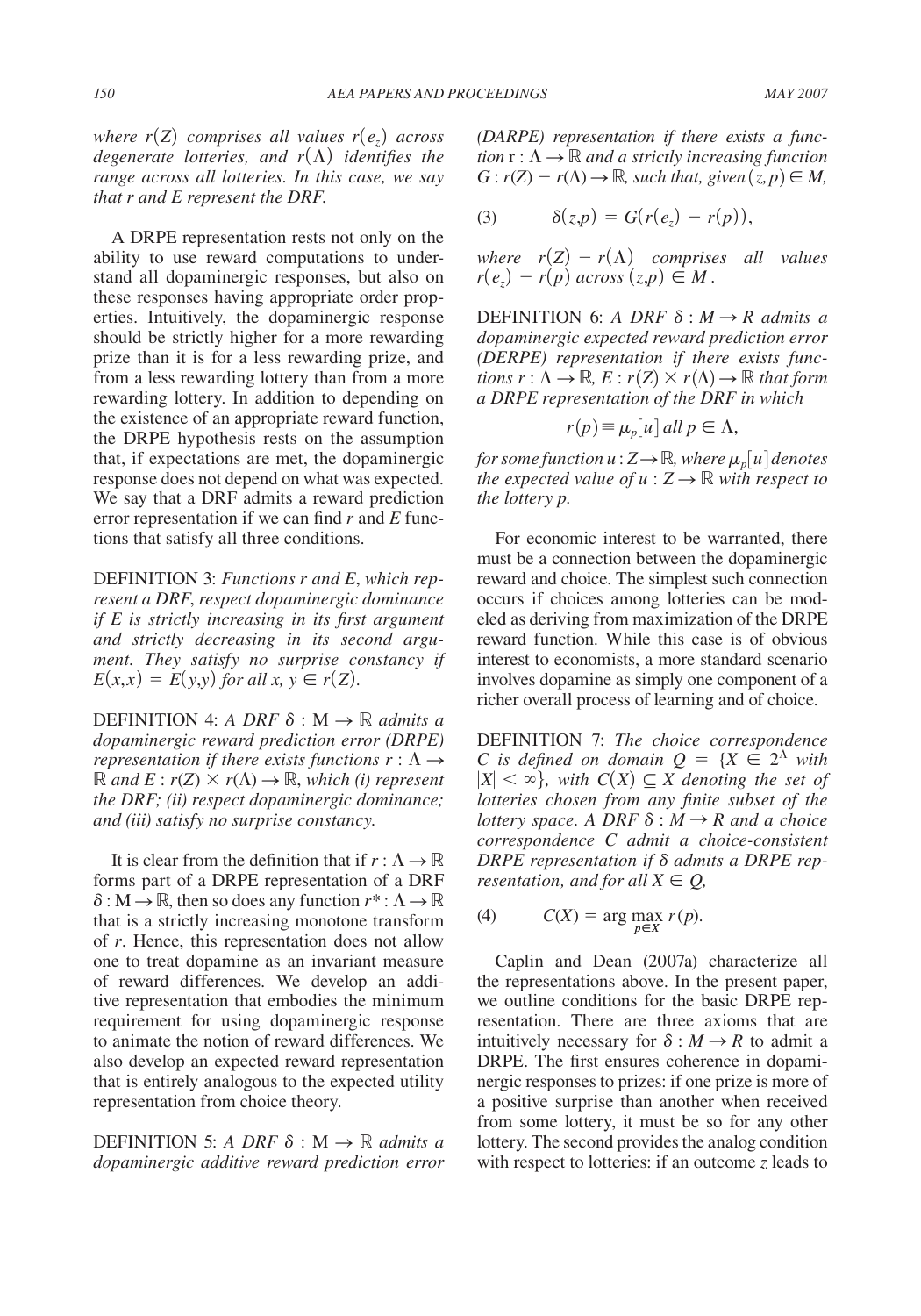a bigger dopamine release when obtained from one given lottery than from some other lottery, the same must be true for any other outcome that is in the support of both lotteries. The third characterizes the dopamine function as having equivalent value all along the 45-degree line.

Axiom 1 *(A1: Coherent Prize Dominance): Given*  $(z, p), (z, p'), (z, p), (z, p') \in M$ ,

$$
(5) \quad \delta(z,p) > \delta(z,p) \Rightarrow \delta(z,p') > \delta(z,p'),
$$

Axiom 2 *(A2: Coherent Lottery Dominance): Given*  $(z, p), (z, p'), (z, p), (z, p') \in M$ ,

$$
(6) \quad \delta(z,p) > \delta(z,p') \Rightarrow \delta(z,p) > \delta(z,p').
$$

Axiom 3 *(A3: No Surprise Equivalence): Given*  $z, z' \in Z$ ,

(7) 
$$
\delta(z'e_{z'}) = \delta(z,e_z).
$$

While necessary, A1–A3 are not sufficient for a DRPE representation, due to the fact that the domain of the dopamine function differs across prizes. These domain differences allow A1–A3 to be consistent with the cycles of apparent dopaminergic dominance, and other conditions inconsistent with the DRPE (Caplin and Dean (2007a). In that paper, we show that the following continuity conditions suffice to establish availability of such a representation.

Axiom 4 *(A4: Uniform Continuity): The function*  $\delta$  *:*  $M \rightarrow \mathbb{R}$  *is uniformly continuous in the appropriate metric.*

AXIOM 5 *(A5: Separation): Given*  $(z, p)$ *,*  $(z, p) \in$ *M,*

(8) 
$$
\delta(z,p) \neq \delta(z,p) \Rightarrow
$$

$$
\inf_{\{p' \in \Lambda(\langle z,p'), (z',p') \in M\}} |\delta(z,p') - \delta(z,p')| > 0.
$$

Theorem 1: *Under A4 and A5, a DRF* d *: M*  $\rightarrow \mathbb{R}$  *admits a DRPE representation if and only if it satisfies A1–A3.*

## **II. Next Steps**

Caplin and Dean (2007a) provide a theoretical framework within which to test the DRPE hypothesis. Our next step is to generate data with which to perform such a test. To this end, we are working with Glimcher at the Center for Neural Science at New York University on the laboratory implementation of our axiomatic framework. We are currently refining an experimental design that will allow us to record brain activity as lotteries are chosen and as they resolve. This takes place while the subject is lying in a functional Magnetic Resonance Imaging (fMRI) scanner. We use these data to construct an empirical analogue of the  $\delta$  function.

Assuming that we find supporting evidence for the DRPE hypothesis, our next step will be to extend our theoretical and empirical work to allow for dynamic environments in which learning takes place. Richer axioms will be developed to connect the observed patterns of choice and dopaminergic response, enabling us fully to characterize reinforcement learning models for such data.

The drive to deepen understanding of the neurological and behavioral aspects of learning will ultimately force researchers to look beyond the dopamine system. Dickinson and Balleine (2002) have developed a two-process theory of the motivation, with only one of these two processes involving the dopamine system. In association with this theory, Balleine (2005) is currently investigating the development of "habits" as opposed to more flexible responses, and an associated "supervisory function" that determines the extent to which habitual behavior is called into play in any given situation. Depending on specific neurological manipulations, there can be wholesale changes in the extent to which past rewards dominate future behavior. In a multimodal framework, our understanding of behavior will be greatly enhanced if we can develop neurological evidence pinpointing the extent to which different modes are in operation.

We believe that the axiomatic approach to neuroeconomics may be of value in areas other than learning. Kenway Louie and Glimcher (2007) present intriguing preliminary evidence of a neurological switch that occurs in the process of decision making, and that may possibly signal the process of contemplation has come to an end. This suggests the value of studying the neurological and behavioral aspects of the process of "arriving at a decision." The hope is that neuroscientific measurements will provide systematic, if limited, access to the search process that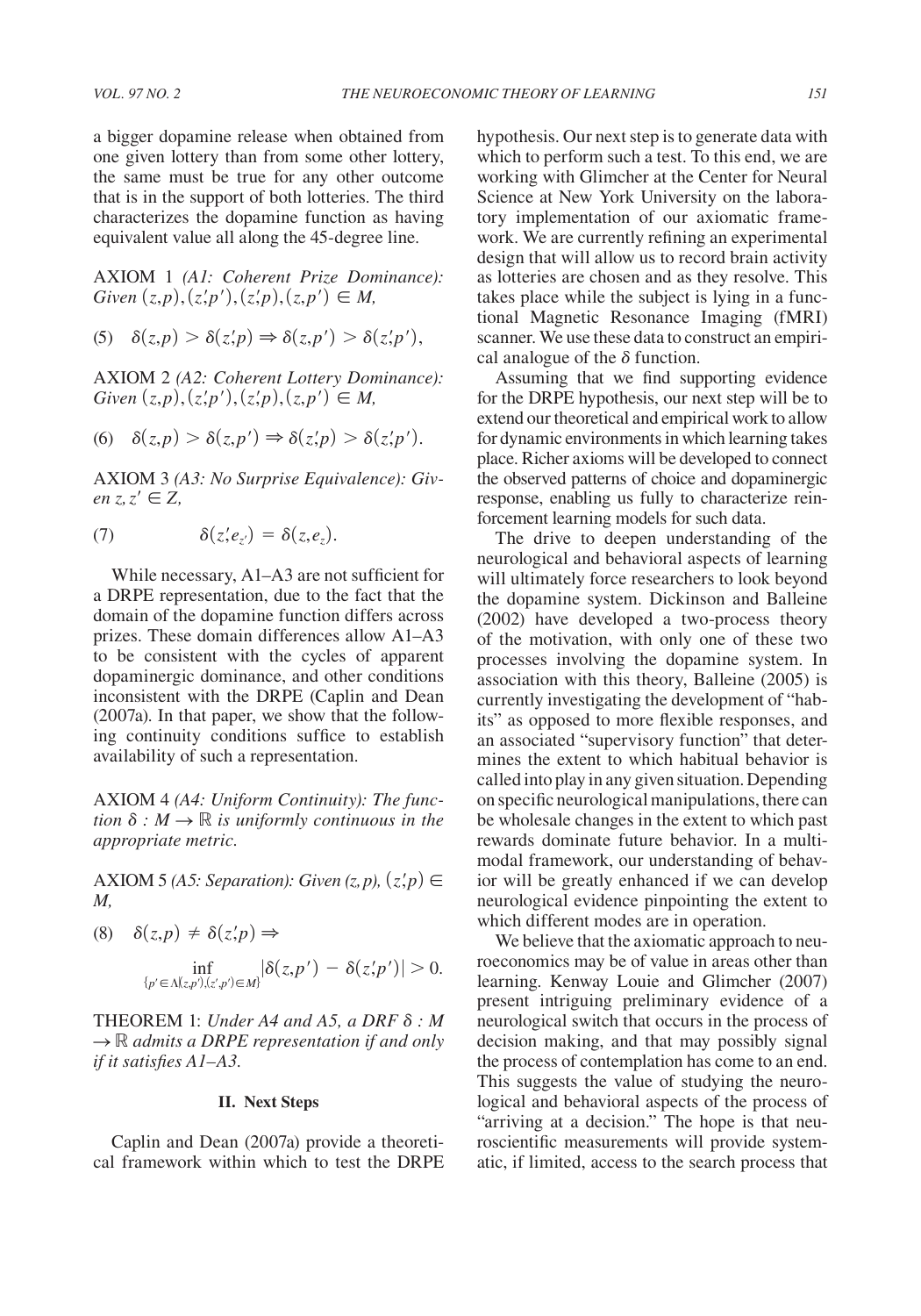presages the act of choice. This would provide us with new channels for understanding when and how information provided to a decision maker is mapped into the ultimate decision.

The broader backdrop to our research is our belief that the momentum to broaden the empirical basis of decision theory is unstoppable. We see the appropriate response as being to embrace rather than to resist this domain expansion. While Gul and Pesendorfer are correct to point out that language barriers impede interdisciplinary collaboration, these barriers are far from impenetrable. Our goal is not only to penetrate these barriers, but also to show that there is much to be learned through incorporation of nonstandard data into economic theory. Caplin and Dean (2007b) provide an entirely separate example focused around the question of how long a subject takes to make a decision. Caplin (forthcoming) argues against imposing any ex ante constraints on the types of data that can potentially be included in axiomatic models, even if the only goal is to provide insight into standard choice behavior. Our current argument that the neuroeconomic language barrier can be breached in the case of a specific neurological measurement represents only the tip of the methodological iceberg.

#### **REFERENCES**

- **Balleine, Bernard W.** 2005. "Neural Bases of Food-Seeking: Affect, Arousal, and Reward in Corticostriatalimbic Circuits." *Physiology and Behavior*, 86(5): 717–30.
	- **Balleine, Bernard W., A. Simon Killcross, and Anthony Dickinson.** 2003. "The Effect of Lesions of the Basolateral Amygdala on Instrumental Conditioning." *Journal of Neuroscience*, 23(2): 666–75.
- **Barto, Andrew, and Richard Sutton.** 1982. "Simulation of Anticipatory Responses in Classical Conditioning by a Neuron-Like Adaptive Element." *Behavioral Brain Research*, 4(3): 221–35.
	- **Camerer, Colin, andTeck-Hua Ho.** 1999. "Experience-Weighted Attraction Learning in Normal Form Games." *Econometrica*, 67(4): 827–74.
- **Camerer, Colin, George Loewenstein, and Drazen Prelec.** 2005. "Neuroeconomics: How Neuroscience Can Inform Economics." *Journal of Economic Literature*, 43(1): 9–64.
- **Caplin, Andrew.** Forthcoming. "Economic Theory and Psychological Data: Bridging the Divide." In *Perspectives on the Future of Economics: Positive and Normative Foundations*, Vol. I, ed. Andrew Caplin and Andrew Schotter. Oxford: Oxford University Press.
- **Caplin, Andrew, and Mark Dean.** 2007a. "Dopamine and Reward Prediction Error: An Axiomatic Treatment." Unpublished.
- **Caplin, Andrew, and Mark Dean.** 2007b. "Revealed Preference and Time to Decide." Unpublished.
- **Dickinson, Anthony, and Bernard W. Balleine.**  2002. "The Role of Learning in the Operation of Motivational Systems." In *Steven's Handbook of Experimental Psychology, Volume 3: Learning Motivation and Emotion,* ed. Randy Gallistel and Hal Pashler. New York: John Wiley & Sons.
- **Erev, Ido, and Alvin E. Roth.** 1998. "Predicting How People Play Games: Reinforcement Learning in Experimental Games with Unique, Mixed Strategy Equilibria." *American Economic Review*, 88(4): 848–81.
- **Glimcher, Paul W.** 2003. *Decisions, Uncertainty, and the Brain: The Science of Neuroeconomics.* Cambridge, MA and London: MIT Press.
- **Gul, Frank, and Wolfgang Pesendorfer.** Forth coming. "The Case for Mindless Economics." In *Perspectives on the Future of Economics: Positive and Normative Foundations.* Vol. I, ed. Andrew Caplin and Andrew Schotter. Oxford: Oxford University Press.
- **Louie, Kenway, and Paul W. Glimcher.** 2007. "Temporal Discounting Activity in Monkey Parietal Neurons during Intertemporal Choice." Unpublished
- **Pessiglione, Mathias, Ben Seymour, Guillaume Flandin, Raymond J. Dolan, and Chris D. Firth.** 2006. "Dopamine-Dependent Prediction Errors Underpin Reward-Seeking Behaviour in Humans." *Nature,* 442(7106): 1042–5
	- **Schultz, Wolfram, Paul Apicella, and Tomas Ljungberg.** 1993. "Responses of Monkey Dopamine Neurons to Reward and Conditioned Stimuli During Successive Steps of Learning a Delayed Response Task." *Journal of Neuroscience*, 13(3): 914–23.
- **Schultz, Wolfram, Peter Dayan, and P. Read Montague.** 1997. "A Neural Substrate of Prediction and Reward." *Science*, 275(5306): 1596–99.